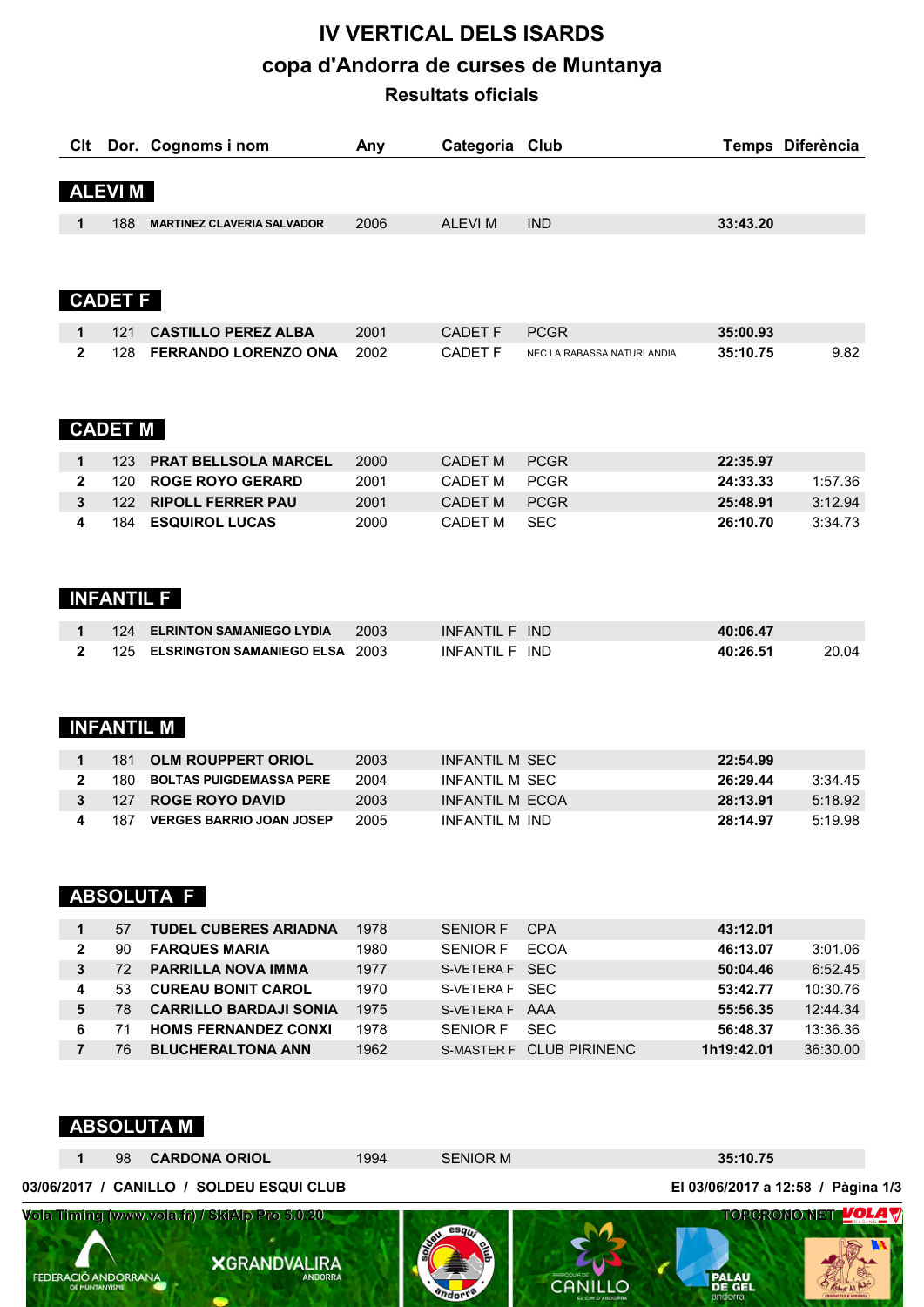## **IV VERTICAL DELS ISARDS copa d'Andorra de curses de Muntanya Resultats oficials**

| Clt                     |     | Dor. Cognoms i nom                    | Any  | Categoria Club        |                                |            | Temps Diferència |
|-------------------------|-----|---------------------------------------|------|-----------------------|--------------------------------|------------|------------------|
|                         |     |                                       |      |                       |                                |            |                  |
| $\mathbf{2}$            | 85  | <b>CASAL MIR MARC</b>                 | 1982 | <b>SENIOR M</b>       | <b>SEC</b>                     | 36:14.99   | 1:04.24          |
| 3                       | 96  | <b>LARRALDE JOSEBA</b>                | 1986 | <b>SENIOR M</b>       |                                | 36:31.33   | 1:20.58          |
| $\overline{\mathbf{4}}$ | 86  | <b>CASAL MIR OSCAR</b>                | 1979 | <b>SENIOR M</b>       | <b>SEC</b>                     | 36:53.43   | 1:42.68          |
| 5                       | 50  | <b>ANDORRA HERNANDEZ XAVIER</b>       | 1981 | <b>SENIOR M</b>       | CAVA                           | 37:35.33   | 2:24.58          |
| 6                       | 64  | <b>ESCOLA VILADRICH IU</b>            | 1997 | <b>S-JUNIOR M</b>     | <b>INVERSETEAM-TRAIL</b>       | 37:47.10   | 2:36.35          |
| 7                       | 89  | <b>ARENY BERNABÉ XAVIER</b>           | 1990 | <b>SENIOR M</b>       | <b>ECOA</b>                    | 38:02.86   | 2:52.11          |
| 8                       | 79  | <b>ALIS SANCHEZ JORDI</b>             | 1994 | <b>SENIOR M</b>       | <b>CERDANYA SKIMO TEAM</b>     | 38:12.20   | 3:01.45          |
| 9                       | 100 | <b>JOVE GERARD</b>                    | 1989 | <b>SENIOR M</b>       |                                | 40:32.27   | 5:21.52          |
| 10                      | 77  | <b>CASABELLA SIN SERGI</b>            | 1998 | S-JUNIOR M            | <b>SEC</b>                     | 40:42.70   | 5:31.95          |
| 11                      | 67  | <b>PRIETO READ EUAN</b>               | 1996 | <b>SENIOR M</b>       | <b>SEC</b>                     | 40:46.00   | 5:35.25          |
| 12                      | 70  | <b>FERNANDEZ DOBARRO CARLOS</b>       | 1981 | <b>SENIOR M</b>       | AMICS DEL ATLETISME            | 41:44.84   | 6:34.09          |
| 13                      | 75  | <b>MENDEZ DAVID</b>                   | 1975 | S-VETERA M            | CLUB TRIATLO SERRADELLS ANDORR | 41:46.99   | 6:36.24          |
| 14                      | 56  | <b>ADRAN GURI ROBERT</b>              | 1981 | <b>SENIOR M</b>       | <b>CPA</b>                     | 42:02.47   | 6:51.72          |
| 15                      | 66  | <b>LLATA RODRIGUEZ HUGO</b>           | 1997 | S-JUNIOR M            | <b>SEC</b>                     | 42:09.55   | 6:58.80          |
| 16                      | 55  | <b>SERRA NECHES CARLES</b>            | 1998 | S-JUNIOR M            | PCGR                           | 43:03.88   | 7:53.13          |
| 17                      | 82  | <b>FRIGOLA MATO JORDI</b>             | 1996 | <b>SENIOR M</b>       | <b>KLASSMARK</b>               | 43:39.36   | 8:28.61          |
| 18                      | 81  | <b>ERIC HANNEQUIN</b>                 | 1962 |                       | S-MASTER M ESCLOPS D'AZUN      | 44:07.43   | 8:56.68          |
| 19                      | 92  | <b>PASTOR DOMINGO FERRAN</b>          | 1982 | <b>SENIOR M</b>       | UE SANT JOAN DE LES ABADESSES  | 45:12.20   | 10:01.45         |
| 20                      | 62  | <b>BRANDIMARTE JUAN SALVADOR 1978</b> |      | <b>SENIOR M</b>       | HOTEL SPORTING PAS DE LA CASA  | 45:26.22   | 10:15.47         |
| 21                      | 60  | <b>PARRA FALLA TAKA JUAN</b>          | 1966 | <b>S-MASTER M SEC</b> |                                | 45:50.79   | 10:40.04         |
| 22                      | 52  | <b>MARIN RODRIGUEZ DANIEL</b>         | 1978 | SENIOR M              | <b>CLUB ESPORTIU SANLORIA</b>  | 46:06.58   | 10:55.83         |
| 23                      | 59  | <b>REYES COMORERA CARLES 1965</b>     |      | S-MASTER M CPA        |                                | 46:47.94   | 11:37.19         |
| 24                      | 91  | <b>RUZAFA TOMAS ALBERT</b>            | 1979 | SENIOR M CPA          |                                | 47:28.26   | 12:17.51         |
| 25                      | 74  | <b>CORREIA JALES PEDRO</b>            | 1977 | S-VETERA M AAA        |                                | 49:12.14   | 14:01.39         |
| 26                      | 99  | <b>CABANES ROSSEND</b>                | 1969 | S-VETERA M            |                                | 49:13.21   | 14:02.46         |
| 27                      | 97  | <b>LIGIER SERGE</b>                   | 1961 | <b>S-MASTER M</b>     |                                | 50:31.85   | 15:21.10         |
| 28                      | 54  | <b>LLESUY BABOT GERARD</b>            | 1981 | <b>SENIOR M</b>       | <b>CPA</b>                     | 50:52.41   | 15:41.66         |
| 29                      | 83  | <b>GONZALEZ PENAS JAVIER</b>          | 1980 | <b>SENIOR M</b>       | <b>CPA</b>                     | 54:46.89   | 19:36.14         |
| 30                      | 84  | <b>CABALLERO TENLLADO JOSE F</b>      | 1972 | S-VETERA M IND        |                                | 1h11:38.52 | 36:27.77         |
| 31                      | 63  | <b>ALBOS JOSEP ANTON</b>              | 1956 | S-MASTER M CAVA       |                                | 1h16:42.36 | 41:31.61         |
| 32                      | 58  | <b>MANGAS IZQUIERDO ALEX</b>          | 1989 | SENIOR M SEC          |                                | 1h23:09.11 | 47:58.36         |

# **S-JUNIOR M**

|    | 64 ESCOLA VILADRICH IU     | 1997 |                 | S-JUNIOR M INVERSETFAM-TRAIL | 37:47.10 |         |
|----|----------------------------|------|-----------------|------------------------------|----------|---------|
| 77 | <b>CASABELLA SIN SERGI</b> | 1998 | S-JUNIOR M SEC  |                              | 40:42.70 | 2:55.60 |
|    | 66 LLATA RODRIGUEZ HUGO    | 1997 | S-JUNIOR M SEC  |                              | 42:09.55 | 4.2245  |
|    | 55 SERRA NECHES CARLES     | 1998 | S-JUNIOR M PCGR |                              | 43:03.88 | 5:16.78 |

## **S-VETERA F**

|  | 72 PARRILLA NOVA IMMA       | 1977 | S-VETERA F SFC | 50:04.46 |         |
|--|-----------------------------|------|----------------|----------|---------|
|  | 2 53 CUREAU BONIT CAROL     | 1970 | S-VETERA F SFC | 53:42.77 | 3:38.31 |
|  | 3 78 CARRILLO BARDAJI SONIA | 1975 | S-VETERA F AAA | 55:56.35 | 5:51.89 |

#### **03/06/2017 / CANILLO / SOLDEU ESQUI CLUB El 03/06/2017 a 12:58 / Pàgina 2/3**